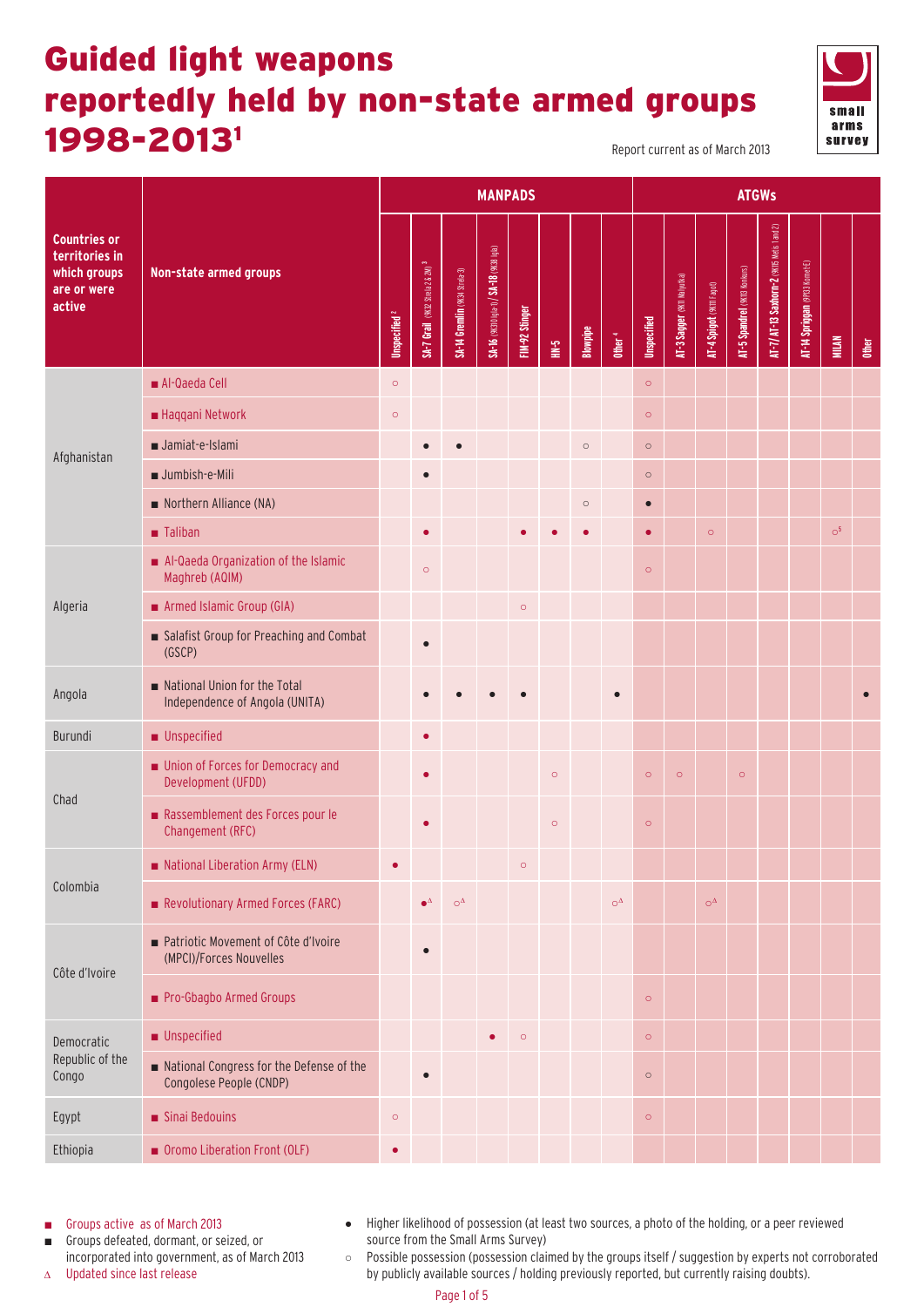|                                                                         | Non-state armed groups                                                              |         | <b>MANPADS</b>                               |                               |                                          |                |               |          |                    |                    |                             | <b>ATGWs</b>              |                               |                                             |                                 |              |              |  |  |  |
|-------------------------------------------------------------------------|-------------------------------------------------------------------------------------|---------|----------------------------------------------|-------------------------------|------------------------------------------|----------------|---------------|----------|--------------------|--------------------|-----------------------------|---------------------------|-------------------------------|---------------------------------------------|---------------------------------|--------------|--------------|--|--|--|
| Countries or<br>territories in<br>which groups<br>are or were<br>active |                                                                                     |         | SA-7 Grail (9K32 Strela 2 & 2M) <sup>3</sup> | SA-14 Gremlin (9K34 Strela-3) | SA-16 (9K310 Igla-1) / SA-18 (9K38 Igla) | FIM-92 Stinger | $\frac{1}{2}$ | Blowpipe | Other <sup>4</sup> | <b>Unspecified</b> | AT-3 Sagger (9KII Malyutka) | AT-4 Spigot (9KIII Fagot) | AT-5 Spandrel (9K113 Konkurs) | AT-7/ AT-13 Saxhorn-2 (9KII5 Metis 1 and 2) | AT-14 Spriggan (PPI33 Kornet-E) | <b>MILAN</b> | <b>other</b> |  |  |  |
|                                                                         | South Ossetia Separatists                                                           |         |                                              |                               |                                          |                |               |          |                    | $\circ$            |                             |                           |                               |                                             |                                 |              |              |  |  |  |
| Georgia                                                                 | The Abkhazian Congregation of the<br><b>Caucasus Emirate</b>                        |         |                                              |                               |                                          |                |               |          |                    |                    |                             |                           |                               |                                             |                                 |              |              |  |  |  |
| Guinea                                                                  | Guinean Dissidents-2000-2001                                                        |         | $\bullet$                                    |                               |                                          |                |               |          |                    |                    |                             |                           |                               |                                             |                                 |              |              |  |  |  |
| Iran                                                                    | Jundallah/People's Resistence Movement<br>of Iran (PRMI)                            | $\circ$ |                                              |                               |                                          |                |               |          |                    |                    |                             |                           |                               |                                             |                                 |              |              |  |  |  |
|                                                                         | <b>Unspecified</b>                                                                  |         |                                              |                               |                                          |                |               |          |                    |                    |                             |                           | $\bullet$                     |                                             |                                 |              |              |  |  |  |
|                                                                         | Ansar Al-Islam                                                                      |         |                                              |                               |                                          |                |               |          |                    | $\bullet$          |                             |                           |                               |                                             |                                 |              |              |  |  |  |
|                                                                         | Asaib Ahl al-Haqq                                                                   | $\circ$ |                                              |                               |                                          |                |               |          |                    |                    |                             |                           |                               |                                             |                                 |              |              |  |  |  |
| Iraq                                                                    | Islamic State of Iraq (including al-Qaeda<br>Iraq)                                  |         |                                              |                               |                                          |                |               |          |                    | $\bullet$          |                             |                           |                               |                                             |                                 |              |              |  |  |  |
|                                                                         | Jaish al-Mujahideen                                                                 | $\circ$ |                                              |                               |                                          |                |               |          |                    |                    |                             |                           |                               |                                             |                                 |              |              |  |  |  |
|                                                                         | Kata'ib Hizballah                                                                   |         |                                              |                               |                                          |                |               |          |                    |                    |                             |                           |                               |                                             |                                 |              |              |  |  |  |
|                                                                         | Mahdi Army                                                                          | $\circ$ |                                              |                               |                                          |                |               |          |                    |                    |                             |                           |                               |                                             |                                 |              |              |  |  |  |
| Kashmir                                                                 | Harkat ul-Ansar (HUA)                                                               |         | $\bullet$                                    |                               |                                          |                |               |          |                    |                    |                             |                           |                               |                                             |                                 |              |              |  |  |  |
|                                                                         | Hizbul Mujahideen $^{\Delta}$                                                       |         | $\bullet^\Delta$                             |                               |                                          |                |               |          |                    |                    |                             |                           |                               |                                             |                                 |              |              |  |  |  |
| Kenya                                                                   | Al-Qaeda Cell                                                                       |         |                                              |                               |                                          |                |               |          |                    |                    |                             |                           |                               |                                             |                                 |              |              |  |  |  |
| Kosovo                                                                  | Kosovo Liberation Army (UÇK)                                                        |         |                                              |                               |                                          |                |               |          |                    | $\circ$            |                             |                           |                               |                                             |                                 |              |              |  |  |  |
|                                                                         | Hezbollah                                                                           |         |                                              |                               |                                          | $\circ$        |               |          |                    |                    |                             |                           |                               |                                             |                                 |              |              |  |  |  |
| Lebanon                                                                 | Popular Front for the Liberation of<br>Palestine-Gen. Command (PFLP-GC)             |         |                                              |                               |                                          |                |               |          |                    |                    |                             |                           |                               |                                             |                                 |              |              |  |  |  |
| Liberia                                                                 | Liberians United for Reconciliation and<br>Democracy (LURD)                         |         | $\bullet$                                    |                               |                                          |                |               |          |                    |                    |                             |                           |                               |                                             |                                 |              |              |  |  |  |
| Libya                                                                   | Revolutionary Brigades <sup>6</sup>                                                 |         | $\bullet^7$                                  |                               |                                          |                |               |          | $\bullet^\Delta$   |                    |                             |                           |                               |                                             | $\bullet^{\Delta}$              |              |              |  |  |  |
| Macedonia                                                               | National Liberation Army (NLA)/<br>Macedonian UÇK                                   |         |                                              | n                             |                                          |                |               |          |                    | $\circ$            |                             |                           |                               |                                             |                                 |              |              |  |  |  |
| Mali                                                                    | Al-Qaeda Organization in the Islamic<br>Maghreb (AQIM)                              |         |                                              |                               |                                          |                |               |          |                    |                    |                             |                           |                               |                                             |                                 |              |              |  |  |  |
|                                                                         | Comité National pour le Redressement de<br>la Démocratie et la Restauration (CNRDR) |         |                                              |                               |                                          |                |               |          |                    |                    | $\bullet$                   |                           |                               |                                             |                                 |              |              |  |  |  |
|                                                                         | Mouvement pour l'Unicité et le Jihad en<br>Afrique de l'Ouest (MUJAO) ^             |         | $\bigcirc^\Delta$                            |                               |                                          |                |               |          |                    |                    |                             |                           |                               |                                             |                                 |              |              |  |  |  |
|                                                                         | Mouvement National de Libération de<br>l'Asawad (MNLA)                              |         |                                              |                               |                                          |                |               |          |                    |                    |                             |                           |                               |                                             |                                 |              |              |  |  |  |

■ Groups active as of March 2013

■ Groups defeated, dormant, or seized, or incorporated into government, as of March 2013

- ∆ Updated since last release
- Higher likelihood of possession (at least two sources, a photo of the holding, or a peer reviewed source from the Small Arms Survey)
- Possible possession (possession claimed by the groups itself / suggestion by experts not corroborated by publicly available sources / holding previously reported, but currently raising doubts).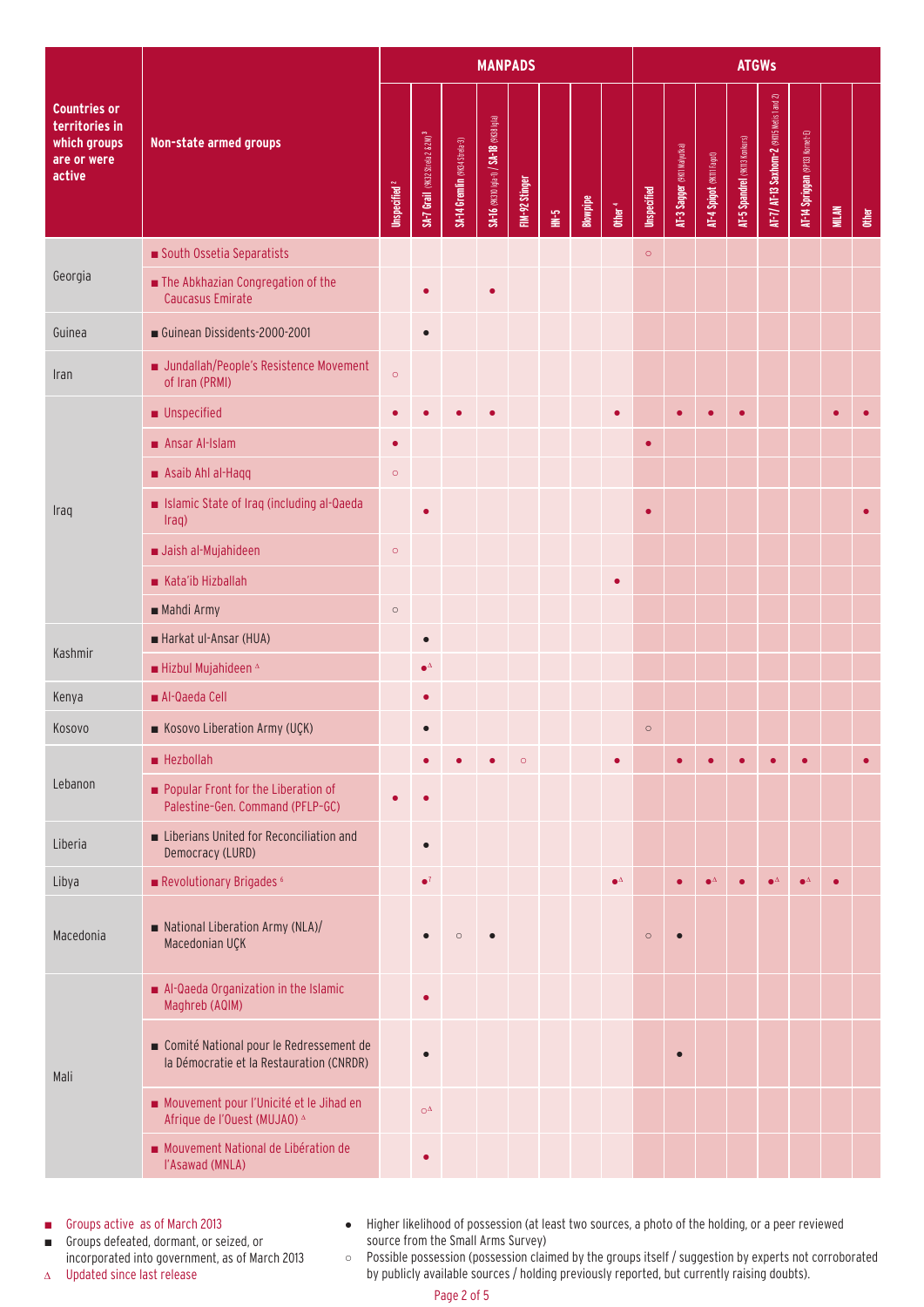|                                                                                | Non-state armed groups                                      |           |                                              |                               | <b>MANPADS</b>                           |                |                |          | <b>ATGWs</b> |                    |                             |                           |                               |                                             |                                |                     |              |
|--------------------------------------------------------------------------------|-------------------------------------------------------------|-----------|----------------------------------------------|-------------------------------|------------------------------------------|----------------|----------------|----------|--------------|--------------------|-----------------------------|---------------------------|-------------------------------|---------------------------------------------|--------------------------------|---------------------|--------------|
| <b>Countries or</b><br>territories in<br>which groups<br>are or were<br>active |                                                             |           | SA-7 Grail (9K32 Strela 2 & 2M) <sup>3</sup> | SA-14 Gremlin (9K34 Strela-3) | SA-16 (9K310 Igla-1) / SA-18 (9K38 Igla) | FIM-92 Stinger | $\mathbb{R}^2$ | Blowpipe | $0$ ther $4$ | <b>Unspecified</b> | AT-3 Sagger (9KII Malyutka) | AT-4 Spigot (9KIII Fagot) | AT-5 Spandrel (9KII3 Konkurs) | AT-7/ AT-13 Saxhorn-2 (9KII5 Metis 1 and 2) | AT-14 Spriggan (9P133 Komet-E) | <b>MILAN</b>        | <b>Other</b> |
| Mauritania                                                                     | Al-Qaeda Organization in the Islamic<br>Maghreb Cell (AQIM) | $\circ$   |                                              |                               |                                          |                |                |          |              |                    |                             |                           |                               |                                             |                                |                     |              |
|                                                                                | Los Zetas                                                   |           |                                              |                               |                                          |                |                |          |              | $\circ$            |                             |                           |                               |                                             |                                |                     |              |
| Mexico                                                                         | <b>Unspecified</b>                                          |           | $O^{\Delta}$                                 |                               |                                          |                |                |          |              |                    |                             |                           |                               |                                             |                                | $\bigcirc^{\Delta}$ |              |
| Moldova                                                                        | <b>Unspecified</b>                                          |           | $\circ$                                      | $\circ$                       |                                          |                |                |          |              |                    |                             |                           |                               |                                             |                                |                     |              |
| Myanmar                                                                        | United Wa State Army (UWSA)                                 |           |                                              |                               |                                          |                |                |          |              |                    |                             |                           |                               |                                             |                                |                     |              |
|                                                                                | Shan State Army                                             |           |                                              |                               |                                          |                |                |          |              |                    |                             |                           |                               |                                             |                                |                     |              |
|                                                                                | Al-Qaeda Organization in the Islamic<br>Maghreb (AQIM)      |           |                                              |                               |                                          |                |                |          |              | $\circ$            |                             |                           |                               |                                             |                                |                     |              |
| Niger                                                                          | Mouvement des Nigériens pour la justice<br>(MNJ)            |           | $\bullet$                                    |                               |                                          |                |                |          |              |                    |                             |                           |                               |                                             |                                | $\circ$             |              |
| Nigeria                                                                        | <b>Boko Haram</b>                                           |           | $\circ$                                      |                               |                                          |                |                |          |              |                    |                             |                           |                               |                                             |                                |                     |              |
| Pakistan                                                                       | ■ 'Army of the Pure': Lashkar-e-Tayyiba<br>(LeT)            |           |                                              |                               |                                          |                |                |          |              |                    |                             |                           |                               |                                             |                                |                     |              |
|                                                                                | ■ Tehrik-i-Taliban Pakistan                                 | $\bullet$ |                                              |                               |                                          |                |                |          |              |                    |                             |                           |                               |                                             |                                |                     |              |
|                                                                                | Islamic Resistance Movement (Hamas)                         |           | $\bullet^{\Delta}$                           |                               |                                          | $\circ$        |                |          |              | $\circ$            |                             |                           | $\bullet$                     |                                             | $\bullet$                      |                     |              |
| Palestinian<br>Territories                                                     | ■ Palestinian Authority                                     |           |                                              |                               |                                          | $\circ$        |                |          |              |                    | $\bullet$                   |                           |                               |                                             |                                |                     |              |
|                                                                                | Palestinian Islamic Jihad                                   |           |                                              |                               |                                          |                |                |          |              | $\circ$            |                             |                           |                               |                                             |                                |                     |              |
| Philippines                                                                    | Moro Islamic Liberation Front                               | $\circ$   |                                              |                               |                                          |                |                |          |              |                    |                             |                           |                               |                                             |                                |                     |              |
| Russian<br>Federation                                                          | Chechen rebels / Caucasus Emirate                           |           |                                              |                               |                                          |                |                |          |              | $\circ$            |                             |                           |                               |                                             |                                |                     |              |
| Saudi Arabia                                                                   | Al-Qaeda in the Arabian Peninsula (AQAP)                    |           | $\bullet$                                    |                               |                                          |                |                |          |              |                    |                             |                           |                               |                                             |                                |                     |              |
| Sierra Leone                                                                   | Armed Forces Revolutionary Council<br>(AFRC)                |           |                                              | $\circ$                       |                                          |                |                | $\circ$  |              |                    |                             | $\bullet$                 |                               |                                             |                                |                     |              |
|                                                                                | Revolutionary United Front (RUF)                            |           |                                              |                               |                                          |                |                | $\circ$  |              |                    |                             | $\bullet$                 |                               | $\bullet$                                   |                                |                     |              |
|                                                                                | $\blacksquare$ Al-Shabaab                                   |           |                                              |                               |                                          |                |                |          |              |                    |                             |                           |                               | $\bullet$                                   |                                | $\bullet^\Delta$    |              |
| Somalia                                                                        | Ahlu Sunna wal Jamaa                                        |           | $\circ$                                      |                               |                                          |                |                |          |              |                    |                             |                           |                               |                                             |                                |                     |              |
|                                                                                | Islamic Courts Union (ICU)                                  |           |                                              |                               |                                          |                |                |          |              | $\bullet$          |                             |                           |                               |                                             |                                |                     |              |
|                                                                                | Somali National Alliance                                    | $\bullet$ |                                              |                               |                                          |                |                |          |              |                    |                             |                           |                               |                                             |                                |                     |              |
|                                                                                | United Somali Congress/Somali Salvation<br>Alliance         | $\bullet$ |                                              |                               |                                          |                |                |          |              |                    |                             |                           |                               |                                             |                                |                     |              |
|                                                                                | Sudan People's Liberation Army (SPLA)                       |           | $\bullet$                                    |                               |                                          |                | г              |          |              |                    |                             |                           |                               |                                             |                                |                     |              |
| South Sudan                                                                    | South Sudan Liberation Army (SSLA)                          |           | $\circ$                                      |                               |                                          |                |                |          |              |                    |                             |                           |                               |                                             |                                |                     |              |

■ Groups active as of March 2013

■ Groups defeated, dormant, or seized, or incorporated into government, as of March 2013 ● Higher likelihood of possession (at least two sources, a photo of the holding, or a peer reviewed source from the Small Arms Survey)

∆ Updated since last release

○ Possible possession (possession claimed by the groups itself / suggestion by experts not corroborated by publicly available sources / holding previously reported, but currently raising doubts).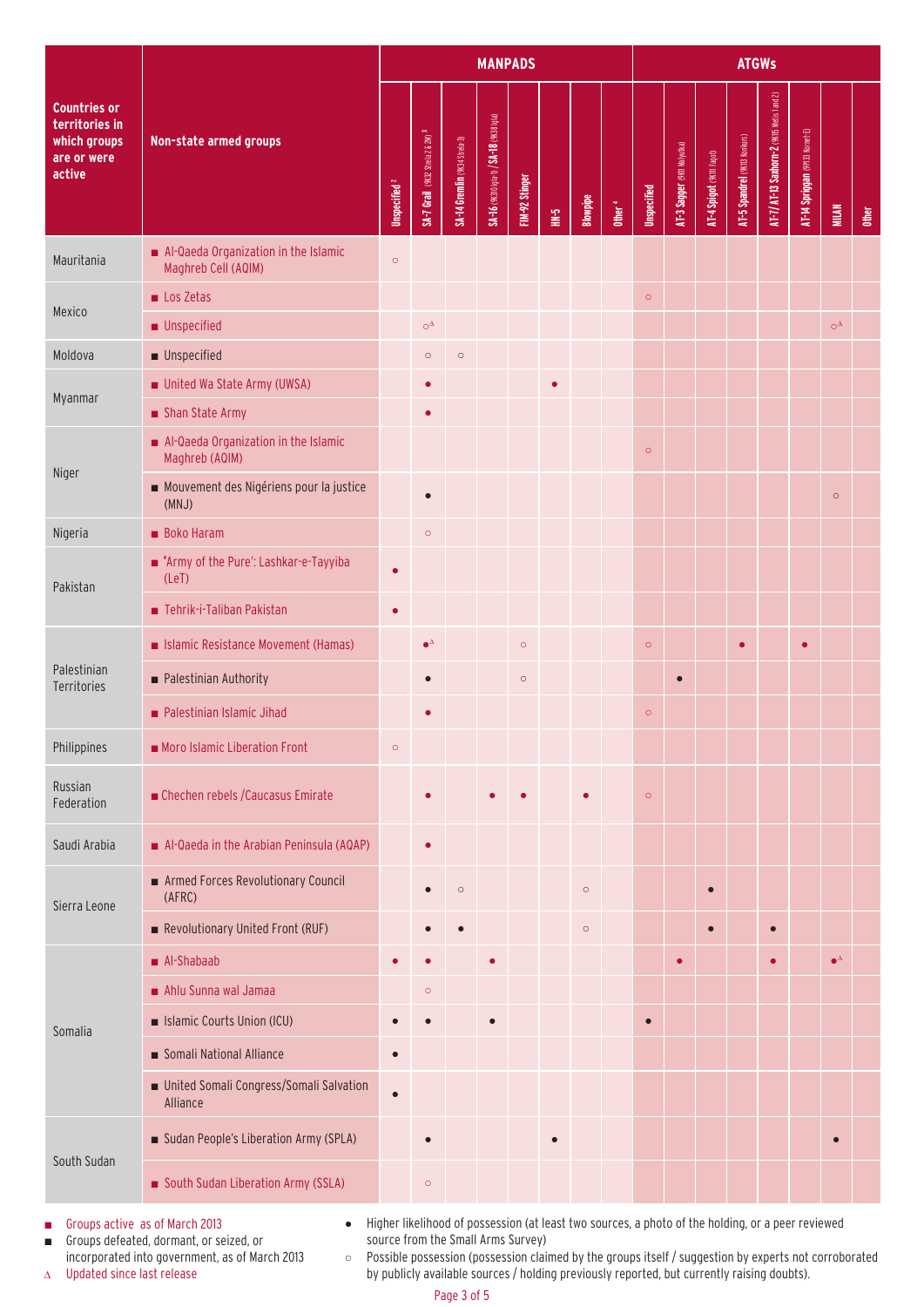|                                                                                |                                                                                     |                            |                          | <b>MANPADS</b>                               |                               |                                          |                |                  |          |                    |             |                             | <b>ATGWs</b>              |                               |                                             |                                |              |                    |  |  |  |
|--------------------------------------------------------------------------------|-------------------------------------------------------------------------------------|----------------------------|--------------------------|----------------------------------------------|-------------------------------|------------------------------------------|----------------|------------------|----------|--------------------|-------------|-----------------------------|---------------------------|-------------------------------|---------------------------------------------|--------------------------------|--------------|--------------------|--|--|--|
| <b>Countries or</b><br>territories in<br>which groups<br>are or were<br>active | Non-state armed groups                                                              |                            | Unspecified <sup>2</sup> | SA-7 Grail (9K32 Strela 2 & 2M) <sup>3</sup> | SA-14 Gremlin (9K34 Strela-3) | SA-16 (9K310 igla-1) / SA-18 (9K38 igla) | FIM-92 Stinger | $\frac{1}{2}$    | Blowpipe | $0$ ther $4$       | Unspecified | AT-3 Sagger (9Kil Malyutka) | AT-4 Spigot (9KIII Fagot) | AT-5 Spandrel (9KII3 Konkurs) | AT-7/ AT-13 Saxhorn-2 (9KII5 Metis 1 and 2) | AT-14 Spriggan (9P133 Komet-E) | <b>MILAN</b> | <b>Other</b>       |  |  |  |
| Somaliland                                                                     | Unilaterally declared government                                                    |                            |                          | $\bullet^\Delta$                             |                               |                                          |                |                  |          |                    |             |                             |                           |                               |                                             |                                |              |                    |  |  |  |
| Spain                                                                          | Basque Homeland and Freedom (ETA)                                                   |                            |                          | $\circ$                                      |                               |                                          |                |                  |          |                    |             |                             |                           |                               |                                             |                                |              |                    |  |  |  |
| Sri Lanka                                                                      | Liberation Tigers of Tamil Eelam (LTTE)                                             |                            |                          |                                              |                               |                                          | $\circ$        |                  |          |                    |             |                             |                           |                               |                                             |                                |              |                    |  |  |  |
|                                                                                | Sudanese Revolutionary Front (Darfur's<br>rebels alliance)                          |                            |                          |                                              |                               |                                          |                |                  |          |                    |             |                             |                           |                               |                                             |                                |              |                    |  |  |  |
| Sudan                                                                          | Sudan People's Liberation Army - North<br>$(SPLA-N)^{\Delta}$                       |                            |                          |                                              |                               |                                          |                |                  |          |                    |             |                             |                           |                               |                                             |                                |              | $\bullet^{\Delta}$ |  |  |  |
| Syria                                                                          | Free Syrian Army'/ Anti-Government<br>Armed Groups <sup>8</sup>                     |                            |                          |                                              | $\mathrm{O}^{\Delta}$         | $\bullet^{\Delta}$                       |                |                  |          | $\bullet^{\Delta}$ |             | $\bullet^\Delta$            |                           |                               | $\bullet^{\Delta}$                          | $\bigcirc^\Delta$              | $O^{\Delta}$ |                    |  |  |  |
| Turkey                                                                         | Kurdistan Workers' Party (PKK)                                                      |                            |                          |                                              |                               |                                          |                |                  |          |                    |             |                             | $\circ$                   |                               |                                             |                                |              |                    |  |  |  |
| Uganda                                                                         | Lord's Resistance Army (LRA)                                                        |                            |                          | $\bullet^{\Delta}$                           |                               |                                          |                |                  |          |                    | $\circ$     |                             |                           |                               |                                             |                                |              |                    |  |  |  |
| United Kingdom                                                                 | Irish Republican Army (IRA)                                                         |                            |                          | $\bullet$                                    |                               |                                          |                |                  |          |                    |             |                             |                           |                               |                                             |                                |              |                    |  |  |  |
|                                                                                | Al-Qaeda in the Arabian Peninsula (AQAP)                                            |                            |                          | $\bullet^9$                                  |                               |                                          |                |                  |          |                    |             |                             |                           |                               |                                             |                                |              |                    |  |  |  |
| Yemen                                                                          | $\blacksquare$ Huthis                                                               |                            | $\circ$                  |                                              |                               |                                          |                |                  |          | $O^{\Delta}$       |             |                             |                           |                               |                                             |                                |              |                    |  |  |  |
|                                                                                | <b>Number of groups</b><br>believed to have held                                    | Low estimate <sup>10</sup> | 11,                      | 48                                           | 6                             | 10                                       |                |                  | z        | 6                  |             |                             |                           |                               |                                             | $\overline{3}$                 |              | 5                  |  |  |  |
|                                                                                | this specific system                                                                | High estimate              | 21                       | 56                                           | 11                            | $10\,$                                   | 11             | $\boldsymbol{6}$ | $\bf 6$  | $\bf 8$            | 26          | 9                           | 8                         | 5                             | $5\phantom{a}$                              | 4                              | 8            | 5                  |  |  |  |
|                                                                                | <b>Number of groups</b><br>believed to have held                                    | Low estimate               | 57                       |                                              |                               |                                          |                |                  |          |                    |             |                             | 19                        |                               |                                             |                                |              |                    |  |  |  |
|                                                                                | this type of weapon<br>since 1998                                                   | High estimate              | 77                       |                                              |                               |                                          |                |                  |          |                    |             |                             |                           | 41                            |                                             |                                |              |                    |  |  |  |
|                                                                                | <b>Number of active</b><br>groups believed to be                                    | Low estimate               | 35                       |                                              |                               |                                          |                |                  |          |                    | 10          |                             |                           |                               |                                             |                                |              |                    |  |  |  |
|                                                                                | holding or having held<br>this type of weapons<br><b>since 1998</b>                 | High estimate              |                          |                                              |                               | 51                                       |                |                  |          |                    |             |                             |                           | 27                            |                                             |                                |              |                    |  |  |  |
|                                                                                | <b>Number of groups</b><br>believed to have held                                    | Low estimate               |                          |                                              |                               |                                          |                |                  |          | 59                 |             |                             |                           |                               |                                             |                                |              |                    |  |  |  |
|                                                                                | guided light weapons<br>since 1998                                                  | High estimate              |                          |                                              |                               |                                          |                |                  |          | 82                 |             |                             |                           |                               |                                             |                                |              |                    |  |  |  |
|                                                                                | <b>Number of active</b><br>groups believed to be                                    | Low estimate               |                          |                                              |                               |                                          |                |                  |          | 36                 |             |                             |                           |                               |                                             |                                |              |                    |  |  |  |
|                                                                                | holding or having held<br>guided light weapon<br>High estimate<br><b>since 1998</b> |                            |                          |                                              |                               |                                          |                |                  |          | 57                 |             |                             |                           |                               |                                             |                                |              |                    |  |  |  |

Source: Lazarevic (2008); Rigual (2013b).

■ Groups active as of March 2013

- Groups defeated, dormant, or seized, or incorporated into government, as of March 2013
- ∆ Updated since last release
- Higher likelihood of possession (at least two sources, a photo of the holding, or a peer reviewed source from the Small Arms Survey)
- Possible possession (possession claimed by the groups itself / suggestion by experts not corroborated by publicly available sources / holding previously reported, but currently raising doubts).